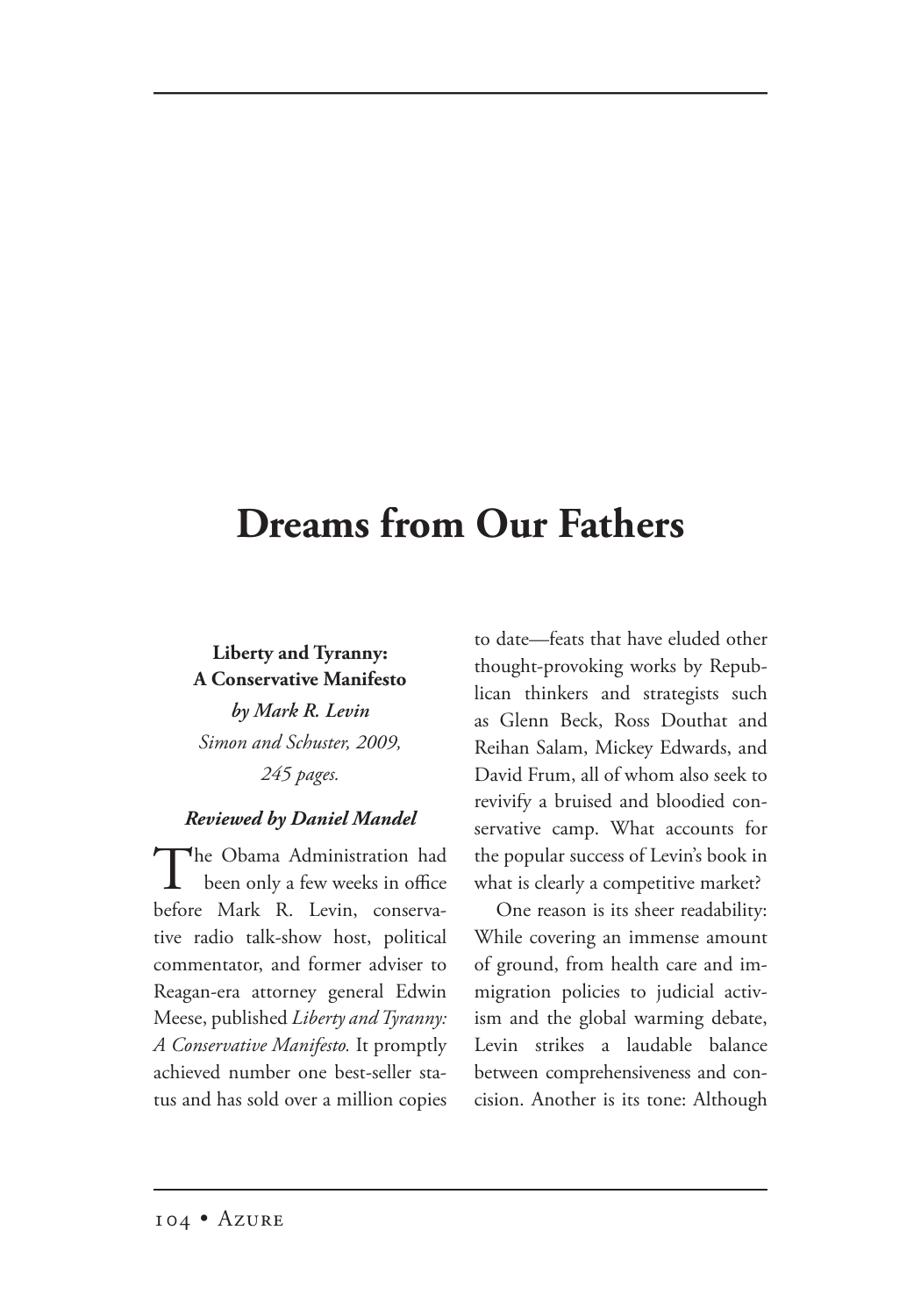withering in his critique of current liberal pieties, when he delves into the history and philosophy behind conservative tenets, Levin aims for an objective, professorial approach—and generally succeeds. But perhaps most important, Levin strives to ground his case for conservatism in timeless themes as opposed to sheer politics, and to make the book as much an exercise in applied political philosophy as a manifesto, subtitle notwithstanding. Therefore, if his remedies for America's current ailments are sometimes debatable, and his principled opposition to any reforms that smack of concession (even those that arguably reflect the will and interests of an increasing number of conservatives themselves) are sometimes *too* rigid, and thus vulnerable to attack, Levin's book must still be appreciated for its efforts to reveal the enduring wisdom and relevance of the Founding Fathers to American life today.

 $A$ <sup>lthough</sup> touted by many conmuch-needed antidote to the "leftist ascendancy" marked by the Obama presidency, *Liberty and Tyranny* is directed no less toward warring camps within the Republican Party itself. It appears amidst an ongoing debate between "traditionalists" and "reformers," the former believing that conservatives lose elections when they stray from their true creed (small government, lower taxes, restricted immigration), and the latter claiming that the party must modernize or die. As "reformist" David Brooks put it in a November 2008 *New York Times* op-ed, Americans will not support a party "whose main idea is slashing government." Levin, in contrast, falls squarely in the traditionalist camp, eschewing the profligate spending of George W. Bush's "compassionate conservatism" and disdaining calls for renovation in the interests of electability. He sees Republicans' spending and governing like liberals as a recipe for ideological bankruptcy and irrelevance, not competitiveness. Levin seeks to convince his fellow conservatives (and Americans of all stripes) that the only way to regain the party's lost power is through a return to those principles that animated America's founders and the framers of its Constitution—namely, liberty, free markets, religion, tradition, and authority.

Yet above all, argues Levin, the conservative believes in the "harmony of interests" and the "rules of cooperation that have developed through generations of human experience," both of which may be found in civil society. There, the individual is free to discover his own potential and pursue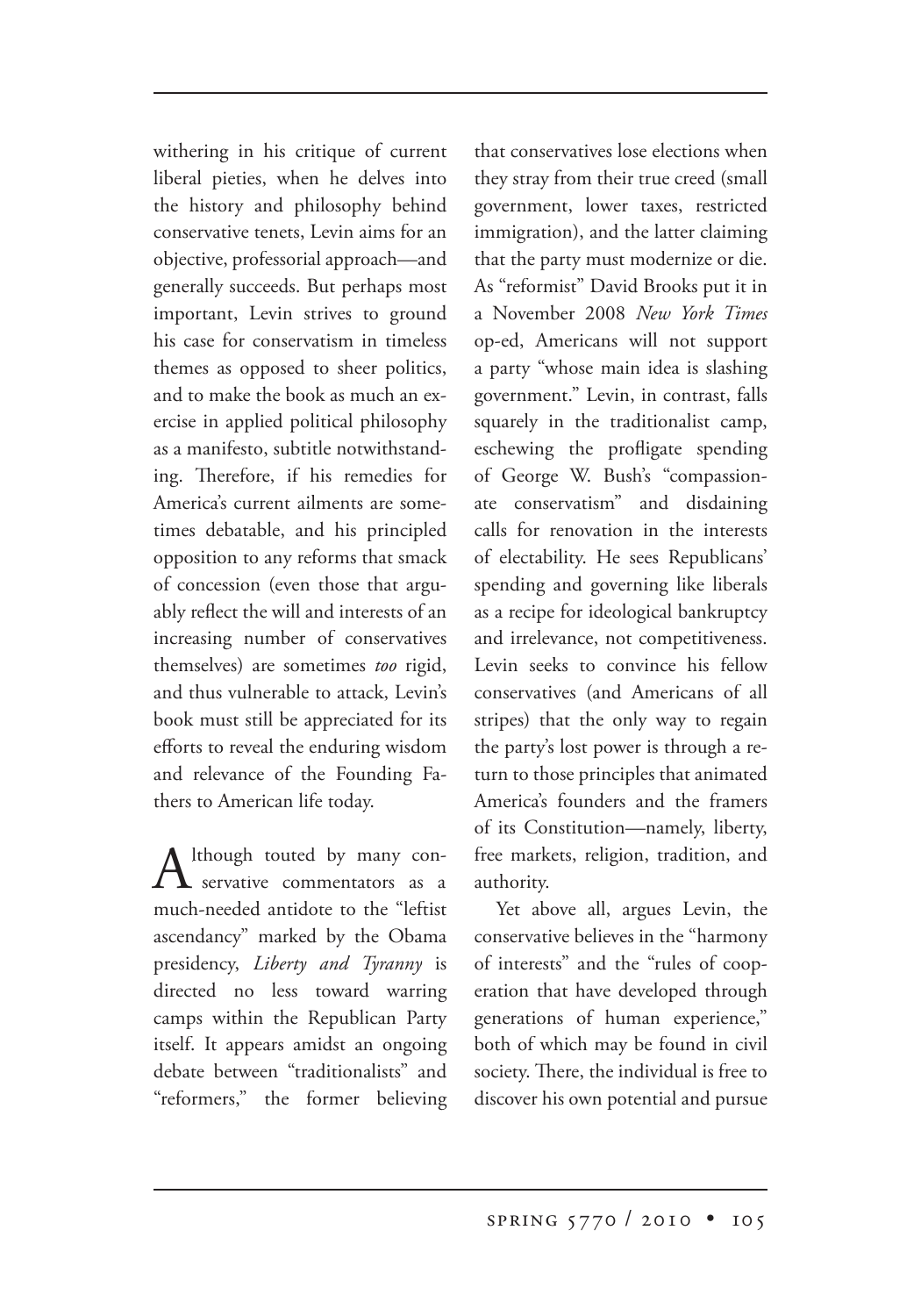his own interests—while tempered by a moral order founded in faith and guided by the exercise of reason. In such a situation, insists Levin, both the individual and his social order thrive. The conservative must therefore take as his overarching goal the preservation and improvement of civil society.

If the conservative has always placed the individual and his rights at the center of his political vision, in the modern liberal version that place is reserved for the state. Indeed, maintains Levin, today's liberals view the individual's personal pursuits and imperfections as obstacles to utopia, to a state defined by egalitarian principles. While conservatives also recognize equality as a vital liberty, the modern liberal has adapted and prioritized it with the goal of producing *uniform* economic and social outcomes—in other words, of creating "a culture of conformity and dependency" in the guise of "compassion." He castigates both modern liberals and reformist conservatives who would swell governmental power toward this end:

[They do] not ask, "How many enterprises and jobs might have been created, how many people might have been saved from illness and disease, how many more poor children might have been fed but for the additional costs, market dislocations, and man-

agement inefficiencies that distort supply and demand or discourage research and development as a result of the federal government's role?"

Of course, Levin maintains, conservatives are also compassionate; they also wish to alleviate the suffering of the poor and the sick. The crucial difference between them and their liberal counterparts, however, is how they go about doing so. Conservatives see *reform* as the proper vehicle of change, one that transforms by improvement; liberals, by contrast, advocate innovation, or transformation by substitution. As a result, says Levin, the modern liberal often elaborates new rights that on closer inspection require still further state intervention, often to the detriment of existing rights.

Levin calls such liberals "Statists," accusing them of calling for the concentration of ever more power in government as a foil to the individual's self-interest. Unlike the classical liberal, who was a staunch opponent of authority, today's liberal Statists seek a more centralized, powerful government *specifically for the purpose of imposing their own policy preferences*. This, Levin concludes, is not liberty, but a form of despotism. "For the Statist, liberty is not a blessing but the enemy," he writes. "It is not possible to achieve utopia if individuals are free to go their own way.... The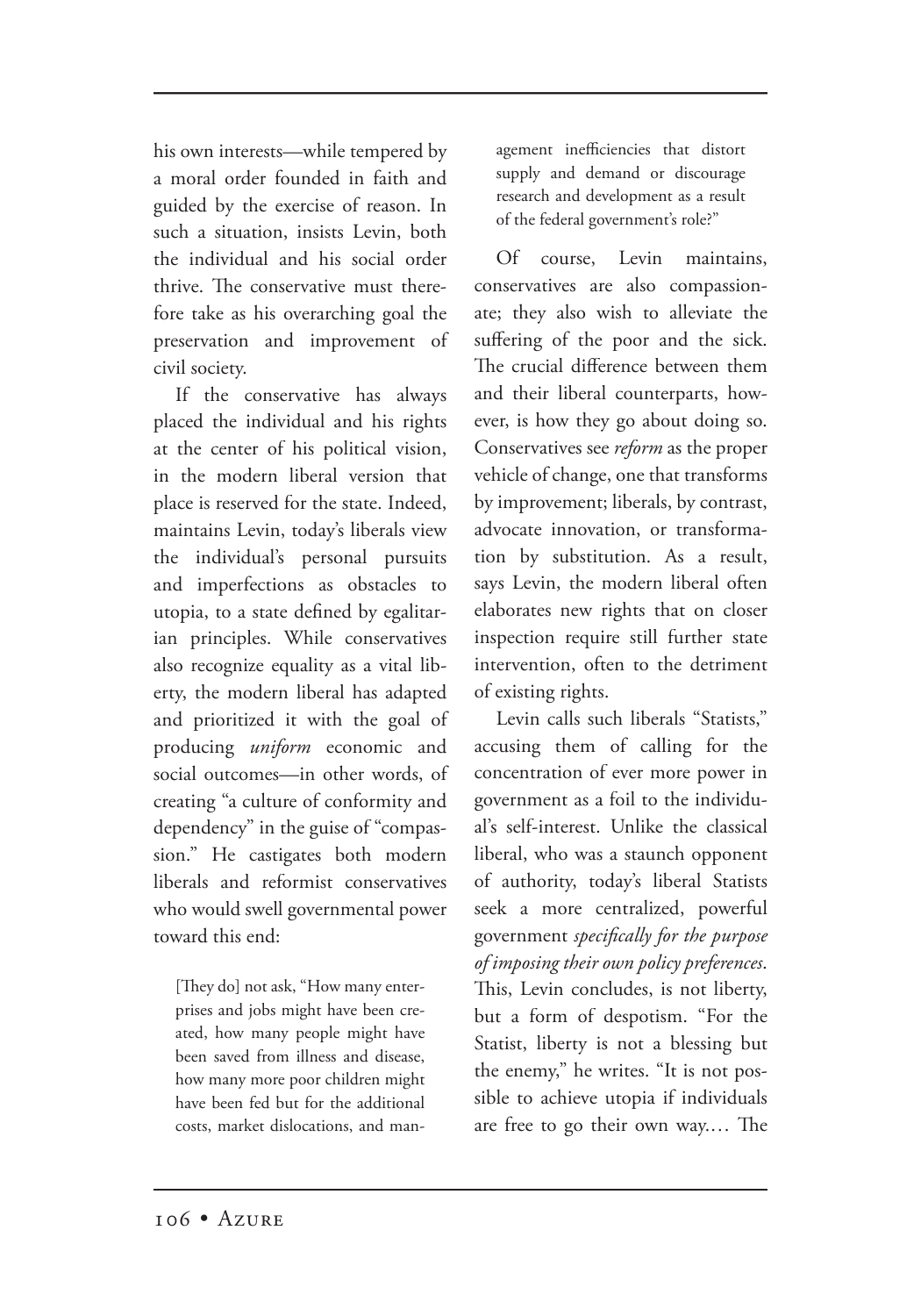Statist's utopia can take many forms, and has throughout human history, including monarchism, feudalism, militarism, fascism, communism, national socialism, and economic socialism. They are all of the same species—tyranny." Levin therefore insists that conservatives not heedlessly support the status quo, as they are so often accused of doing. After all, today's status quo "may well be a condition created by the Statist and destructive of the civil society—such as 1960s cultural degradations."

In Levin's accounting, the liberal Statist's pursuit of uniform economic and social outcomes has been afforded by an essentially Gramscian takeover of institutions such as government bureaucracy, media, the film industry, and the universities. By means of a relentless attack on so-called bourgeois values, the derision of the concept of American exceptionalism, the promotion of multiculturalism, and the insertion of class-driven resentment into the national discourse, the liberal Statist obdurately pursues his agenda. No matter, concludes Levin—perhaps somewhat exaggeratedly—that in the Statist's world, "the individual must be drained of uniqueness and selfworth, and deterred from independent thought or behavior." Statists are all too happy to resort to various methods of economic punishment and political suppression.

Towhere, according to Levin, has the liberal Statist agenda wreaked more havoc than in the economy, a discussion to which he devotes a good part of his book. Good conservative that he is, Levin is a firm believer in the dynamism and transformative energy of the free market. He derides the majority of liberal Statists who, while not actual Marxists, nonetheless remain beholden to an essentially socialist conception of society, in which the free market is the paradigmatic Root of All Evil.

Starting with the Great Depression, Levin observes that "the Statists successfully launched a counterrevolution that radically and fundamentally altered the nature of American society." Indeed, for Levin the significance of the resulting New Deal lies not in any one program, but rather in its sweeping break from America's founding principles and constitutional limitations. Through an array of federal projects, entitlements, taxes, and regulations, President Roosevelt and Congress brazenly overstepped the Constitution's bounds. When an uncooperative Supreme Court struck down New Deal programs as exceeding the limits of federal constitutional authority and state sovereignty, and blasted them for trampling on private property rights, the president simply threatened to pack the court with sympathetic judges instead. And although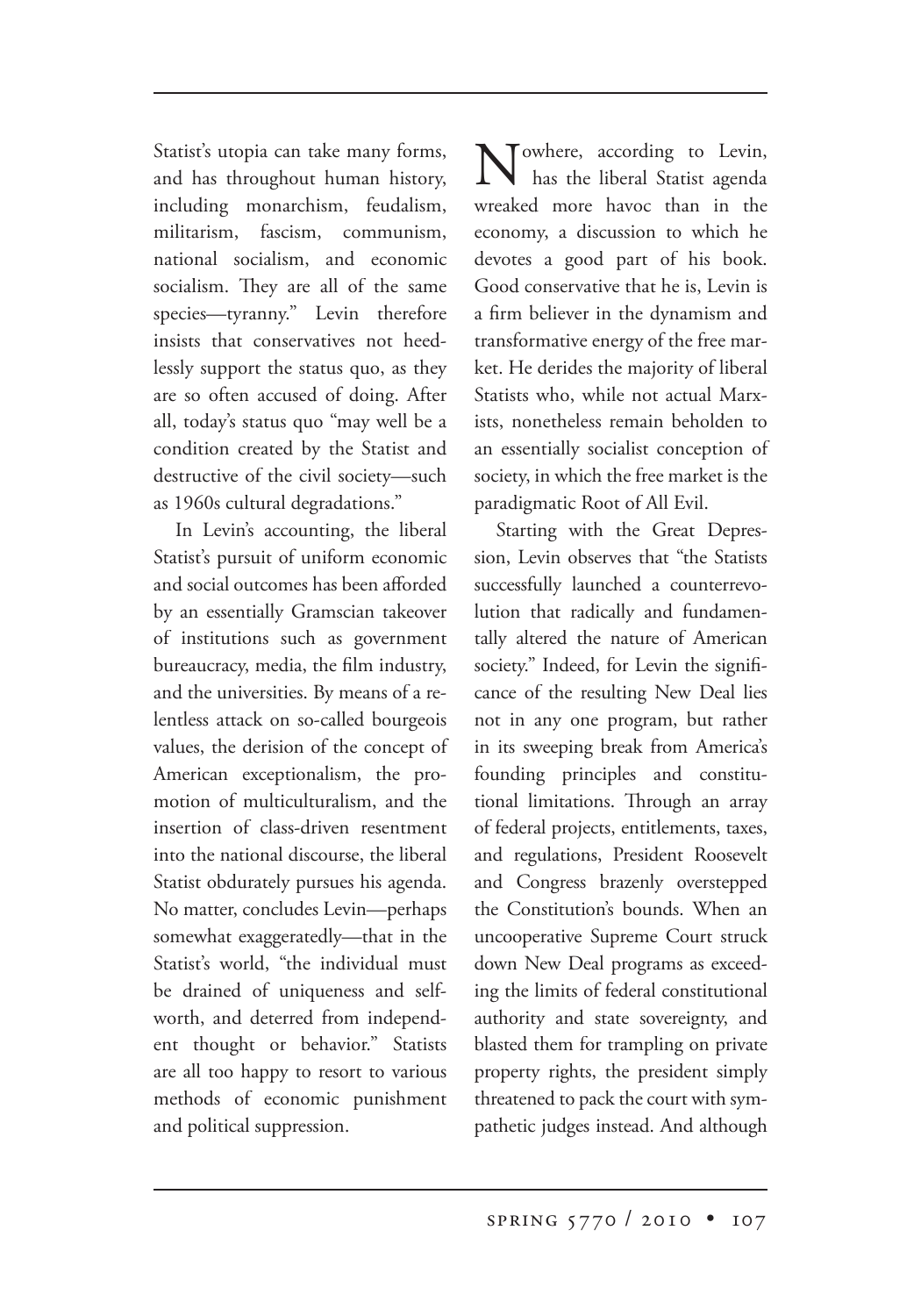Roosevelt's plan failed, the court had been intimidated into cooperation. In any case, new justices who shared the president's Statism gradually replaced older ones on the court, effectively turning it into a rubber stamp for Roosevelt's efforts to increase federal control over economic activity and, in turn, individual liberty.

Yet, Levin reminds us, the middle class—which undoubtedly stands to gain the most from the free market is no *ancien régime* minority that can be overwhelmed by force. The economic strategy of Statists has been therefore been roughly that of Saul Alinsky, the radical Chicago community organizer whose writings influenced President Obama: to make the middle class the proper arena of activist work, and to persuade enough of its members to relinquish their liberties and throw in their lot with Statism—camouflaged, of course, as affirmative, non-threatening, prophylactic change. Levin is correct that this approach makes the conservatives' advocacy of free-market principles a hard sell. We humans, after all, easily become accustomed to booms and tend to view luxuries as entitlements, while conversely regarding busts and their concomitant privations as illicit violations of the natural order. Insulated from the norms of scarcity that have been the historical lot of most societies, the modern democratic citizen is particularly vulnerable to Statist nostrums on the subject of economic inequality. Yet, Levin writes, Statists have no answer to the fact that the free market is the only system to have procured a sustained (if not linear) rise in general prosperity. Moreover, though it is scarcely a new argument, Levin makes a strong case rebutting the notion that American industries and jobs warrant protectionist measures on account of globalization: Of the mass layoffs of 2004-2005, totaling one million members of the American workforce, only 4 percent resulted from the disappearance of American jobs to overseas competitors. And finally, Levin points out that Statists myopically ignore the benefits of free trade, whereby, for instance, the outsourcing to India of computer services results in cheaper computers in the United States, and the dramatic expansion in trade between the two countries has helped India liberalize its historically *dirigiste* economic structure. (Here Levin's point about Statist programs that do more harm than good recalls his scathing critique of the environmentalist movement what he calls "enviro-Statism"—such as its banning, on spurious scientific grounds, the use of DDT as dangerous to human health, when in fact the consequent *suspension* of its use claimed untold numbers of lives in malaria-ridden climates.)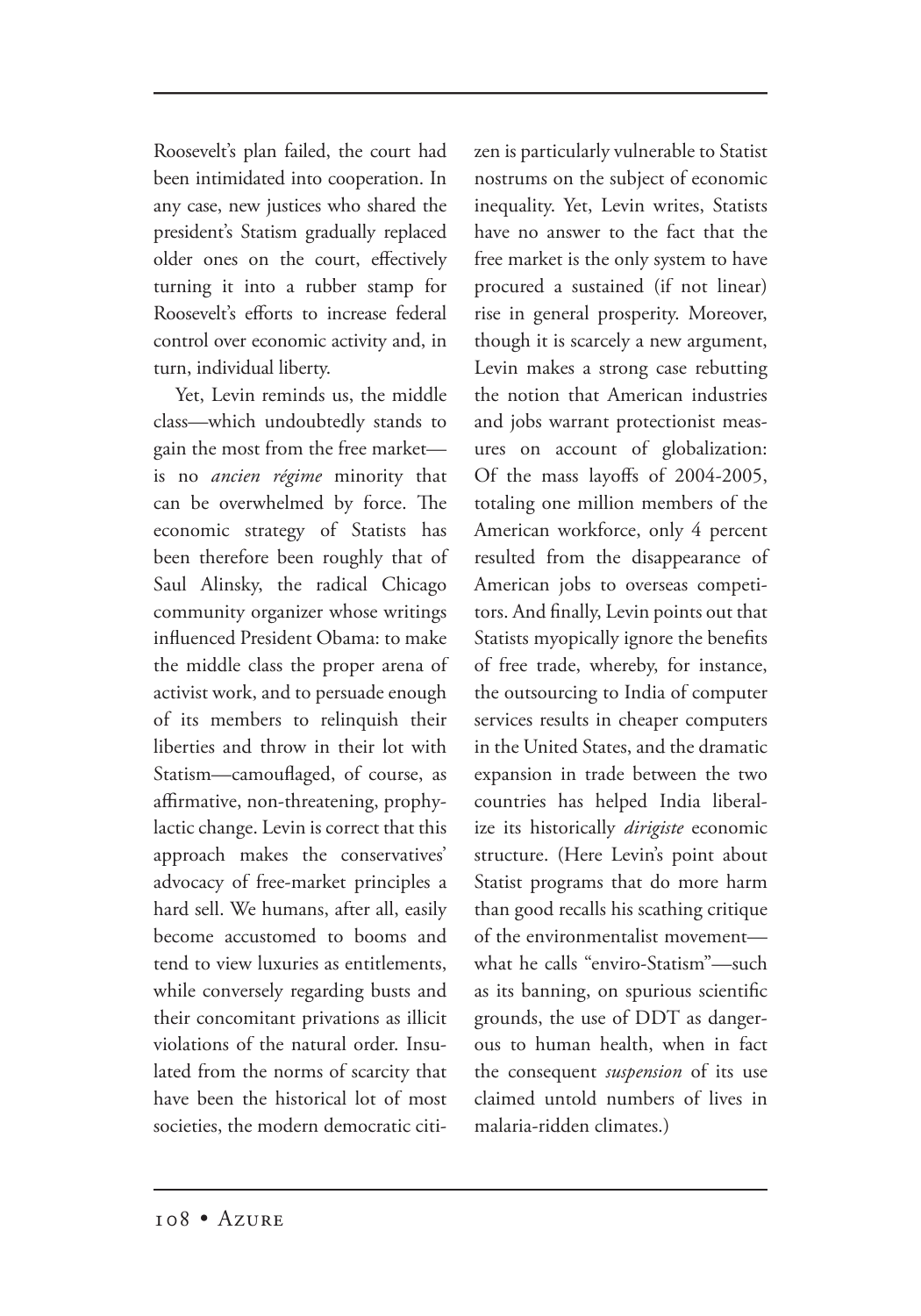America's current economic crisis, whose roots lie in the country's housing bubble, is to Levin a perfect example of Statism run amok. First, in 1977, came the Community Reinvestment Act, which compelled banks to discard normal calculations of risk by offering loans to indigent borrowers; this, in turn, produced further legislation and administrative regulations—and facilitated the activity of Statist groups like the Association of Community Organizations for Reform Now (ACORN)—designed to exact compliance with that goal. The result was the subprime loan phenomenon. In 1992, government-chartered corporations Freddie Mac and Fannie Mae were forced to purchase such loans in bulk in an effort to further increase the pool of money available for lending, which in turn led to yet more disruptions of prudential monetary and commercial practices, and eventually to the housing bust and the global, shock-wave recession. By this accounting, the crisis could not have occurred as it did but for the perfect storm of legislative interference in banking and lending practices for the Statist purpose of achieving ideologically-driven economic goals (i.e., the expansion of home ownership) that the economy, left to its own devices, would not have allowed.

Unfortunately, Levin laments, the U.S. government has responded to the crisis, first under George W. Bush and now under Barack Obama, not with a chastened fiscal sobriety, but with massive spending designed to repair the damage and stem the hemorrhage of the original, interventionist mismanagement. The result thus far has been a federal bailout that exceeds in magnitude the cost of the New Deal, the Marshall Plan, the Korean and Vietnam wars, the race to the moon, and the savings and loans crises of the 1980s and 1990s put together. Liberal Statists, concludes Levin, are still clinging to the idea that it was unchecked capitalism that lies at the heart of the crisis. They may well learn the hard way that unchecked *spending* has even worse consequences.

The author of a critique of judicial activism, *Men in Black* (2006), Levin is particularly passionate when discussing Statism's disregard for natural law—a body of law, in other words, believed to be binding upon society apart from (or in conjunction with) laws established by human authority. He also criticizes Statism's antipathy toward religion, which, he claims, it seeks increasingly to cordon off from public life. Here Levin reminds us that the "wall of separation" between church and state that is today widely thought to warrant the exclusion of religion from public life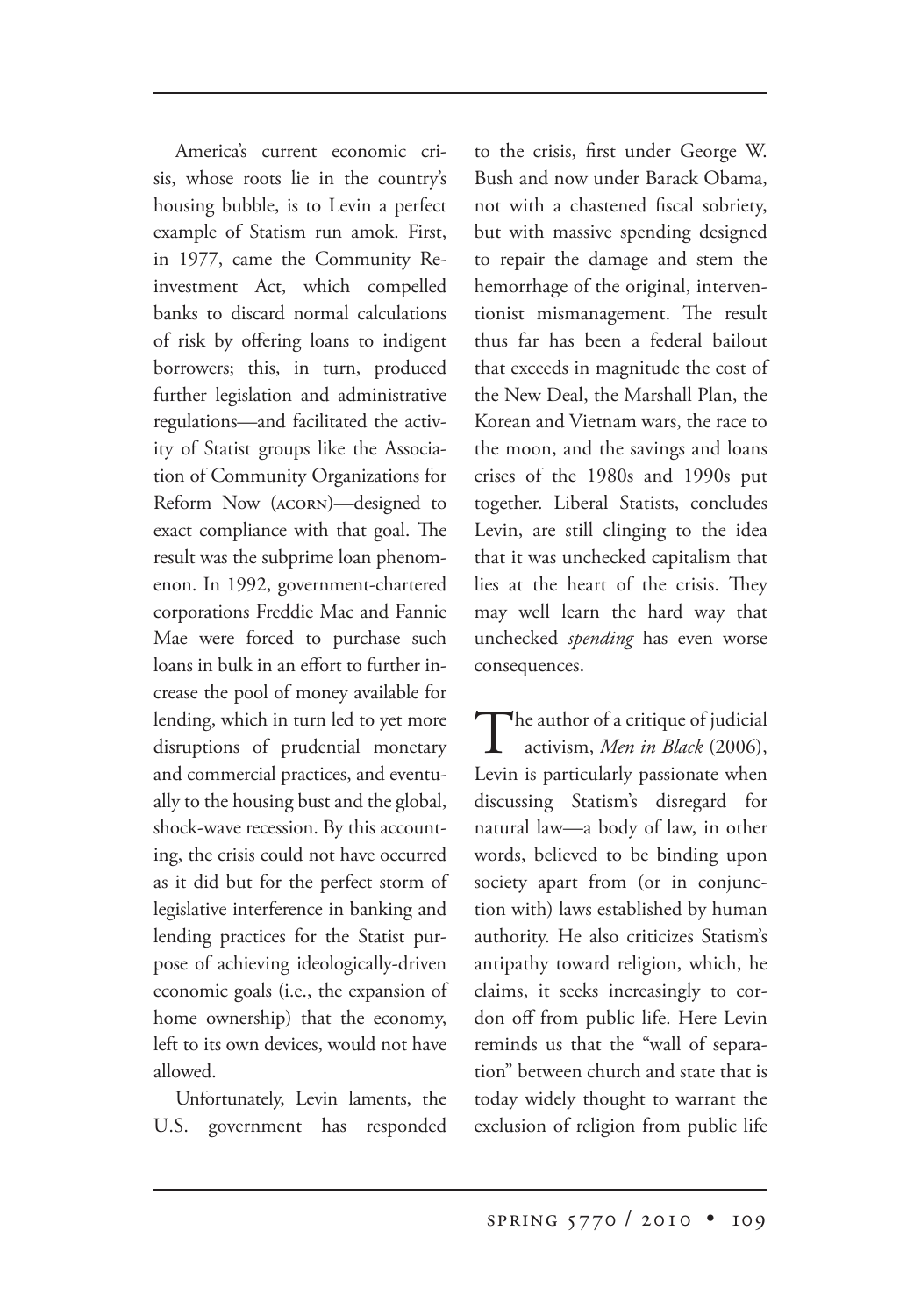is of comparatively recent vintage: It is the result of the 1947 *Everson* decision, by which Justice Hugo Black, a former Klansman, decided that state subsidies for transportation to and from New Jersey parochial schools amounted to an indirect aid to religion. In this, Levin argues, Black merely succeeded in importing his anti-Catholic animus into American jurisprudence. For in truth, shows Levin, the Founding Fathers did not believe that natural law could be dissociated from divine Providence, nor religion from the public square: To do so would simply lead to arbitrary constructs of morality. Moreover—and more important, for the sake of his argument—he points out that a renunciation of natural law and religious liberty could easily lead to a kind of tyranny of its own: "It is Natural Law, divined by God and discoverable by reason, that prescribes the inalienability of the most fundamental and eternal human rights rights that are not conferred on man by man. It is the divine nature of Natural Law that makes permanent man's right to 'Life, Liberty, and the pursuit of Happiness.'" Without this recognition, American courts are in danger of going the way of Islam's supreme religious councils, which dictate approved behavior.

To be sure, Levin is unexceptional among conservatives in his admonitions against judicial activism by the Supreme Court. His method of dealing with this challenge is to establish a legislative veto over the court's judicial-review power, so as to curtail what prominent conservative pundit George F. Will has called the "promiscuous minting of abstract rights and duties." In addition, Levin counsels the abolition of the lifetime tenure of justices, with its potential for several decades of judicial imprint upon American jurisprudence. It is less than clear, however, how this might alleviate the threat of Statistminded justices: Being necessarily a general measure, it would curtail the tenure of conservative justices just as surely as that of liberal ones. It also makes little tactical sense, given that the court, in its present composition, consists of aging liberals and younger conservatives. In any case, until conservatives regain a congressional majority, such ideas are no more than desiderata.

However, Levin makes a further, more important, and more daring recommendation: "No judicial nominee should be confirmed who rejects the jurisprudence of originalism," or the doctrine that the law must scrupulously follow the letter and intention of its drafters. In practice, this exhortation to vote down activist nominees runs somewhat counter to traditional conservative impulses, which have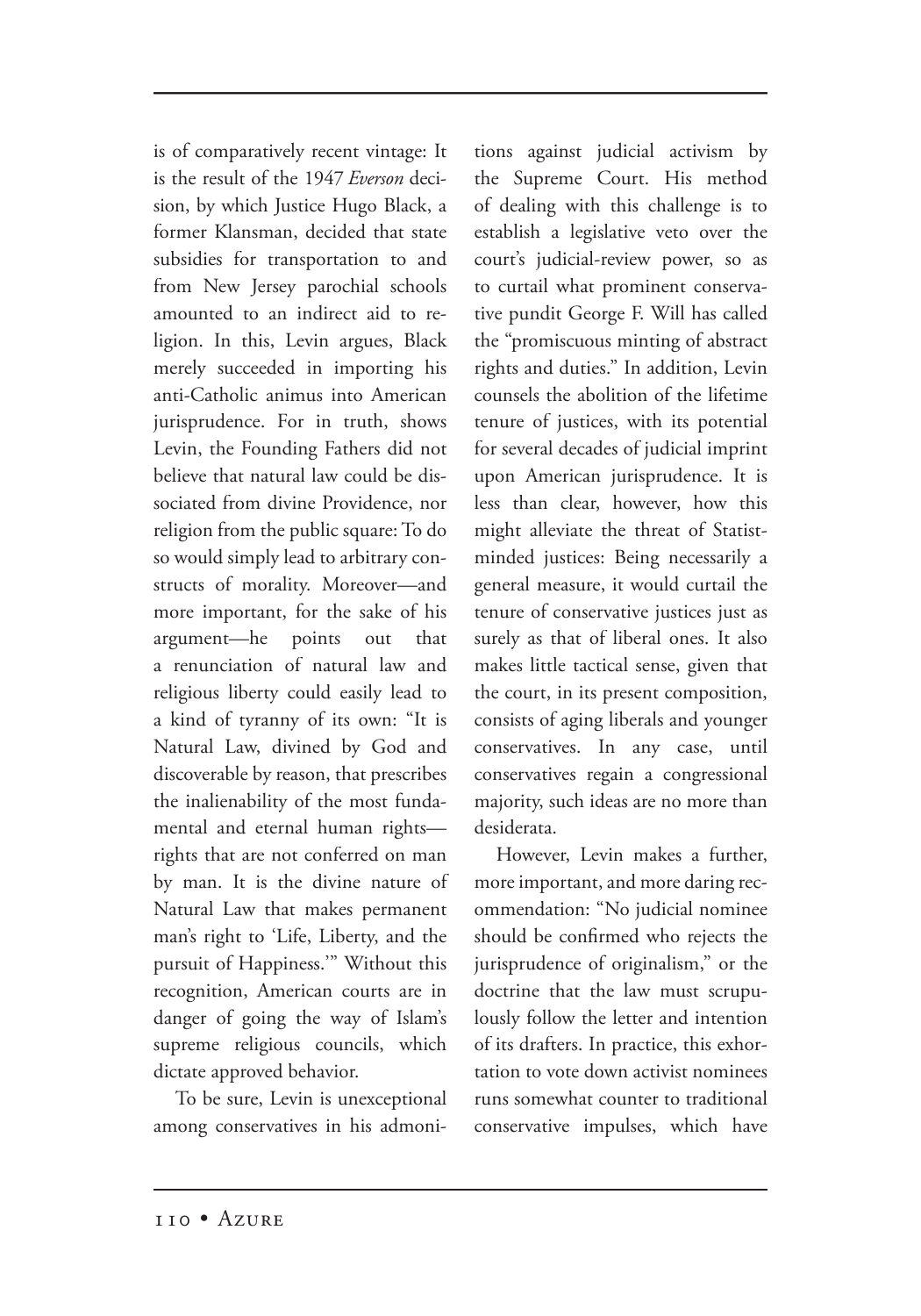been to engender bipartisanship in such matters and to confirm liberal nominees, provided they have the requisite judicial experience. (In fact, two of the present court's four identified liberals were actually nominated by conservative presidents.) Yet Levin explains that since the 1980s liberals have consistently voted down conservative nominees no matter how well qualified, while liberal presidents unabashedly put forward justices close to their ideological hearts. Conservatives, Levin insists, should stop showing such unrequited generosity.

Given the stakes involved—the expanding extent of judicial purview, as well as the centrality of judicial activism to the statist agenda—there would indeed seem to be little incentive for conservatives to adhere to the old bipartisanship on judicial nominations. To do so would be yet another case of fruitless loyalty to a status quo that has not existed for quite some time.

Despite occasional queries as to argument, *Liberty and Tyranny* makes a strong case for reconsidering the direction in which America is heading and the role conservative ideas, properly understood, can play in charting a better course. Levin's claims on behalf of the free market and the principles that undergird it are especially persuasive—although

they might have been more so if he had engaged the challenges raised by the reformist conservatives more seriously. For example, there are now a great many self-employed workers i.e., a natural Republican constituency—who would rather absorb moderate tax increases than pay for their own, exorbitant health insurance. Likewise, there are many businesses that would prefer to push their employees onto a government-run "public option" rather than provide them with private health coverage. It is true that Levin provides an appealing argument for the enormous advantages of tax cuts to individuals, corporations, and the economy at large, but even here he might have said more: For instance, instead of confining his statistical demonstration to the Reagan era, he might have reminded a younger generation of readers of the economic benefits that flowed from President Clinton's reduction of the capital-gains tax by 8 percent in 1997, which nearly *doubled* federal capital-gains tax revenues just three years later—and how even the immensely unpopular George W. Bush instituted tax cuts that similarly produced record federal revenues. Generally, however, instead of addressing conservative conundrums directly, Levin puts his faith in convincing people of the immense value of the free market, and hopes in so doing